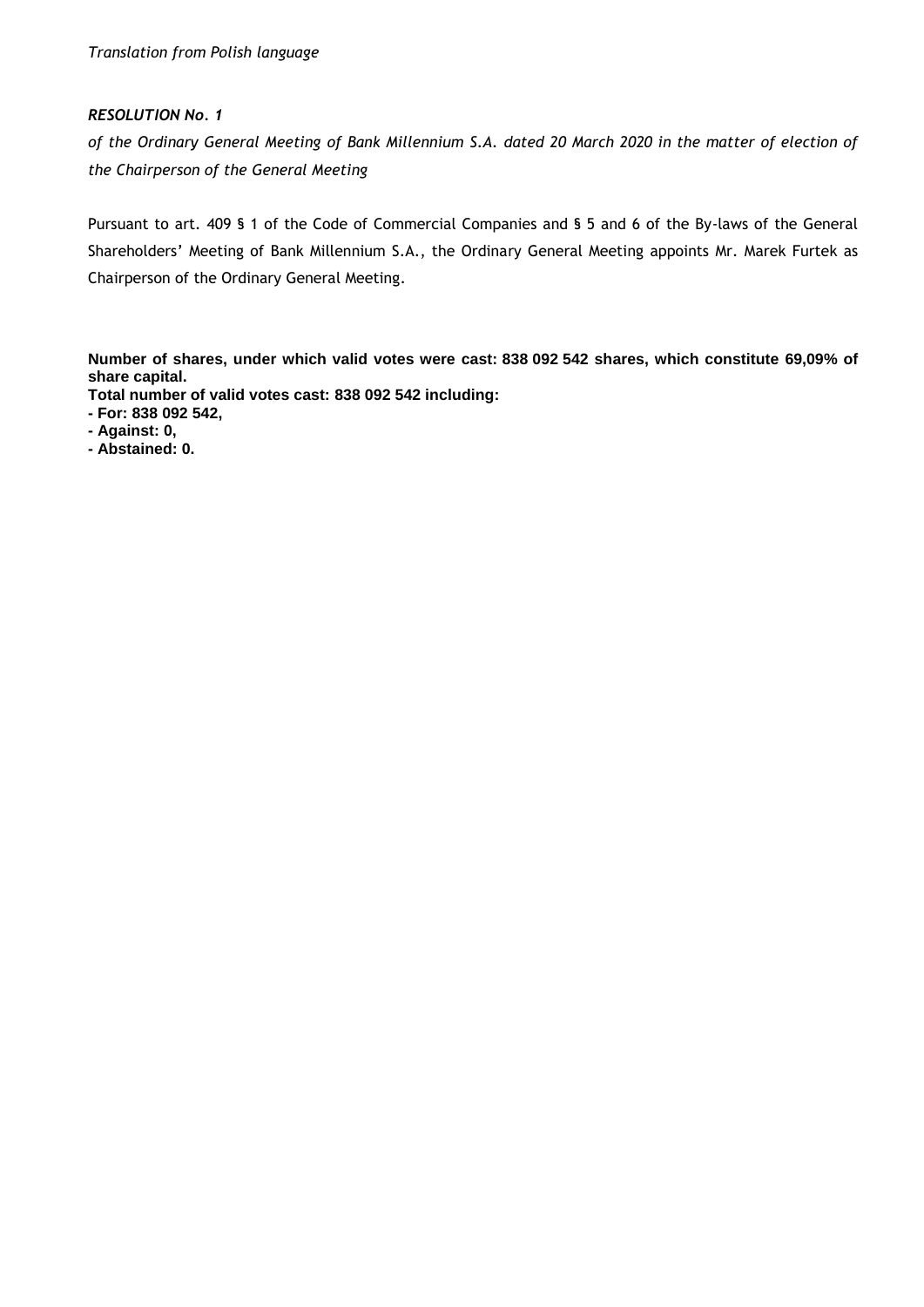*of the Ordinary General Meeting of Bank Millennium S.A. of 20 March 2020 in the matter of approving for the financial year 2019: the Bank Millennium S.A. financial statement and the Management Board's joint report on activity of Bank Millennium S.A. and Bank Millennium S.A. Capital Group and joint report on nonfinancial information of Bank Millennium S.A. and Bank Millennium S.A. Capital Group* 

Pursuant to art. 393 point 1, art. 395 § 2 point 1 and § 5 of the Code of Commercial Companies and § 8 sect. 1 point 1 of the Bank's Articles of Association, the Ordinary General Meeting resolves as follows:

§ 1

The Ordinary General Meeting approves:

1/ the audited financial statement of Bank Millennium S.A. for the financial year 2019, containing:

- a/ the income statement for the period from 1 January to 31 December 2019, showing net profit in the amount of PLN 600 683 thousand;
- b/ total comprehensive income statement for the period from 1 January to 31 December 2019, showing income in the amount of PLN 594 074 thousand;
- c/ balance sheet prepared as at 31 December 2019, which on the side of assets as well as liabilities and equity shows the amount of PLN 96 824 788 thousand;
- d/ statement on changes in equity for the period from 1 January to 31 December 2019;
- e/ cash flow statement for the period from 1 January to 31 December 2019, showing an decrease of net cash balance by the amount of PLN 767 899 thousand;
- f/ accounting policies as well as notes to the financial statement;
- 2/ the Management Board's joint report on activity of Bank Millennium S.A. and Bank Millennium S.A. Capital Group for the financial year 2019;
- 3/ joint report on non-financial information of Bank Millennium S.A. and Bank Millennium S.A. Capital Group for the financial year 2019.

§ 2

The Resolution shall come into force on the day of its adoption.

**Number of shares, under which valid votes were cast: 838 092 542 shares, which constitute 69,09% of share capital.**

- **- For: 836 396 622,**
- **- Against: 0,**
- **- Abstained: 1 695 920.**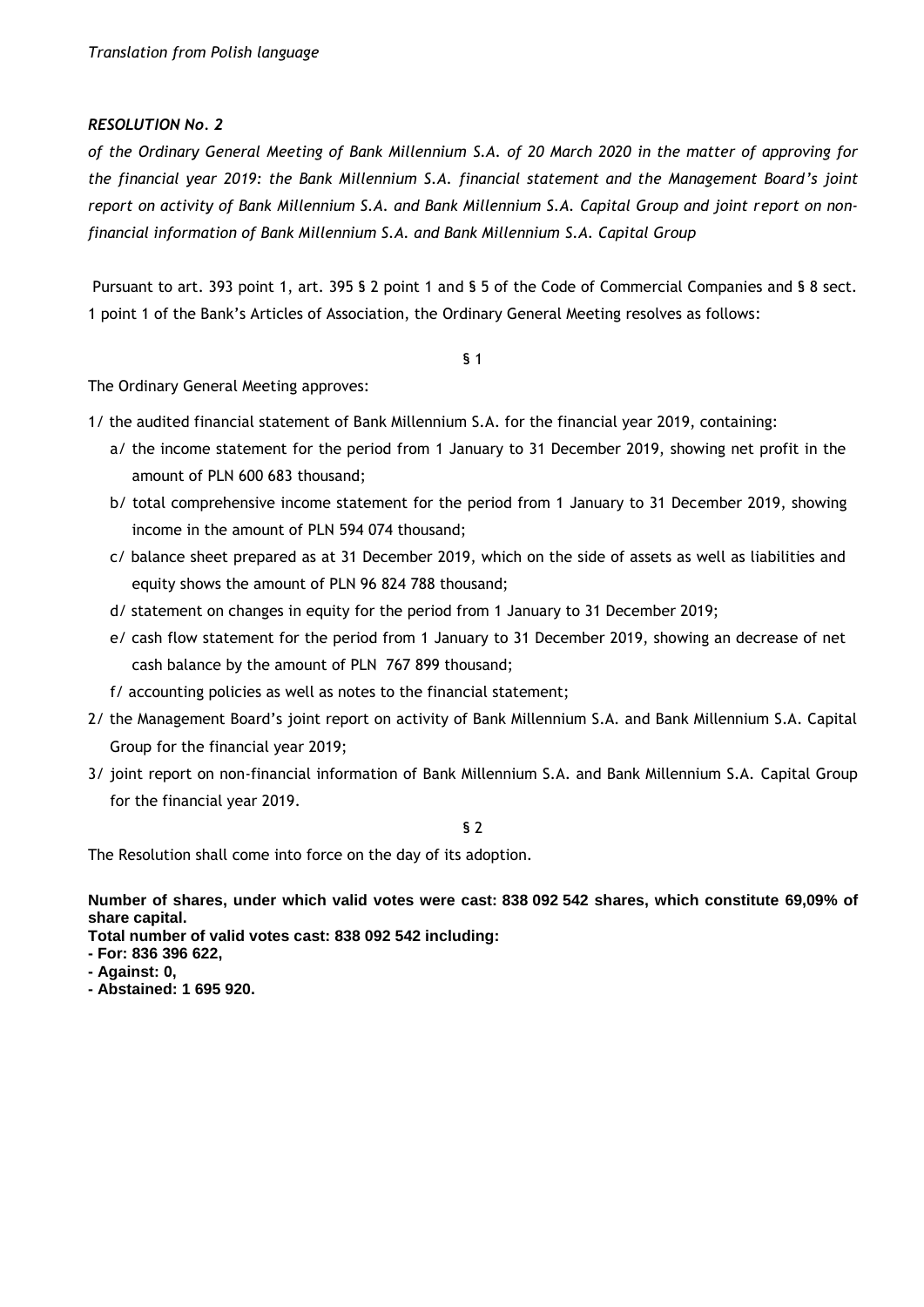## *RESOLUTION No. 3*

*of the Ordinary General Meeting of Bank Millennium S.A. of 20 March 2020 in the matter of approving the financial statement of Bank Millennium S.A. Capital Group for the financial year 2019*

Pursuant to art. 395 § 5 of the Code of Commercial Companies, the Ordinary General Meeting resolves as follows:

§ 1

The Ordinary General Meeting approves the audited financial statement of the Bank Millennium S.A. Capital Group for the year 2019, containing:

- a/ the consolidated income statement for the period from 1 January to 31 December 2019, showing net profit in the amount of PLN 560 732 thousand;
- b/ consolidated total comprehensive income statement for the period from 1 January to 31 December 2019, showing income in the amount of PLN 557 133 thousand;
- c/ consolidated balance sheet prepared as at 31 December 2019, which on the side of assets as well as liabilities and equity shows the amount of PLN 98 055 942 thousand;
- d/ statement on changes in consolidated equity for the period from 1 January to 31 December 2019;
- e/ consolidated cash flow statement for the period from 1 January to 31 December 2019, showing an decrease of net cash balance by the amount of PLN 767 899 thousand;
- f/ accounting policies as well as notes to the consolidated financial statement.

§ 2

The Resolution shall come into force on the day of its adoption.

**Number of shares, under which valid votes were cast: 838 092 542 shares, which constitute 69,09% of share capital.**

- **- For: 836 396 622,**
- **- Against: 0,**
- **- Abstained: 1 695 920.**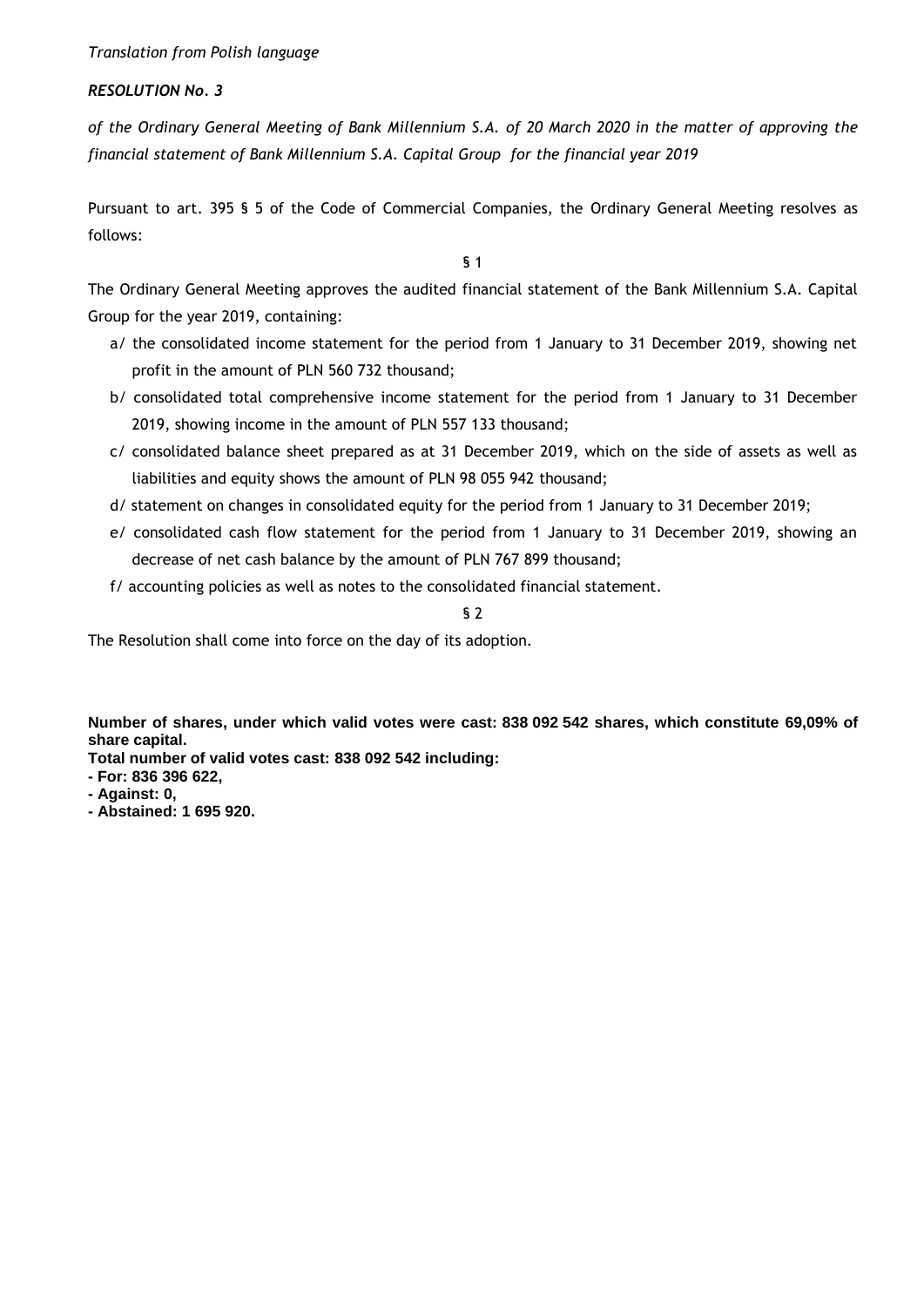*of the Ordinary General Meeting of Bank Millennium S.A. of 20 March 2020 in the matter of approving the Supervisory Board of Bank Millennium S.A. report on activity in the year of 2019 and making assessment of the remuneration policy in Bank Millennium S.A.*

Pursuant to art. 382 § 3 of the Code of Commercial Companies and § 9 and § 17 sect. 3 of the Bank's Articles of Association as well as in connection with requirements of the "Principles of corporate governance for supervised institutions", adopted by the Polish Financial Supervision Authority on 22 July 2014 ("Principles"), "Good practices of the companies listed at the WSE 2016", adopted by the Supervisory Board of the WSE on 13 October 2015 (""Good Practices"),

The Ordinary General Meeting resolves as follows:

§ 1

The Ordinary General Meeting:

I. approves the Supervisory Board of Bank Millennium S.A. ("Board") report on activity in 2019 covering:

- 1. Summary of activities of the Board in 2019 and its committees: Audit Committee, Personnel Committee, Strategic Committee and Committee for Risk Matters, with self-assessment of the work of the Board, pursuant to the principle II.Z.10.2. of Good Practices as well as with the motion of the Board for discharging by the General Meeting of the members of the Bank's bodies from the performance of the duties in the financial year 2019.
- 2. Report on assessment of functioning of the remuneration policy in Bank Millennium S.A., pursuant to § 28 item 3 of the Principles.
- 3. Assessment of application of the Principles, pursuant to § 27 of the Principles and assessment of performance of the disclosure duties, pursuant to principle II.Z.10.3. of Good Practices.
- 4. Report on assessment of reasonableness of sponsoring, charitable or other activity of similar character, conducted by the Bank Millennium S.A., pursuant to principle II.Z.10.4. of Good Practices.
- 5. Report on assessment of the Management Board's joint report on activity of the Bank Millennium S.A. and Bank Millennium S.A. Capital Group, joint report on non-financial information of Bank Millennium S.A. and Bank Millennium S.A. Capital Group as well as financial statements of the Bank Millennium S.A. and Bank Millennium S.A. Capital Group for the financial year 2019.
- 6. Report on assessment of the Management Board's motion regarding distribution of profit for the financial year 2019, pursuant to art. 382 § 3 of the Code of Commercial Companies.
- 7. Assessment of the Bank Millennium S.A. situation in the year 2019, including assessment of the internal control system, the risk management system, compliance and function of the internal audit, pursuant to principle II.Z.10.1. of Good Practices.
- II. concludes, pursuant to requirements of the Principles, based on information contained in the Management Board's joint report on activity of the Bank Millennium S.A. and Bank Millennium S.A. Capital Group in 2019, joint report on non-financial information of the Bank Millennium S.A. and Bank Millennium S.A. Capital Group for the financial year 2019 and on the assessment contained in the Board's report, mentioned in § 1 item I hereof, that the remuneration policy applied in the Bank Millennium S.A. contributes to the development and security of the Bank's activity.

§ 2

The Resolution shall come into force on the day of its adoption.

**Number of shares, under which valid votes were cast: 838 092 542 shares, which constitute 69,09% of share capital.**

- **- For: 836 396 622,**
- **- Against: 0,**
- **- Abstained: 1 695 920.**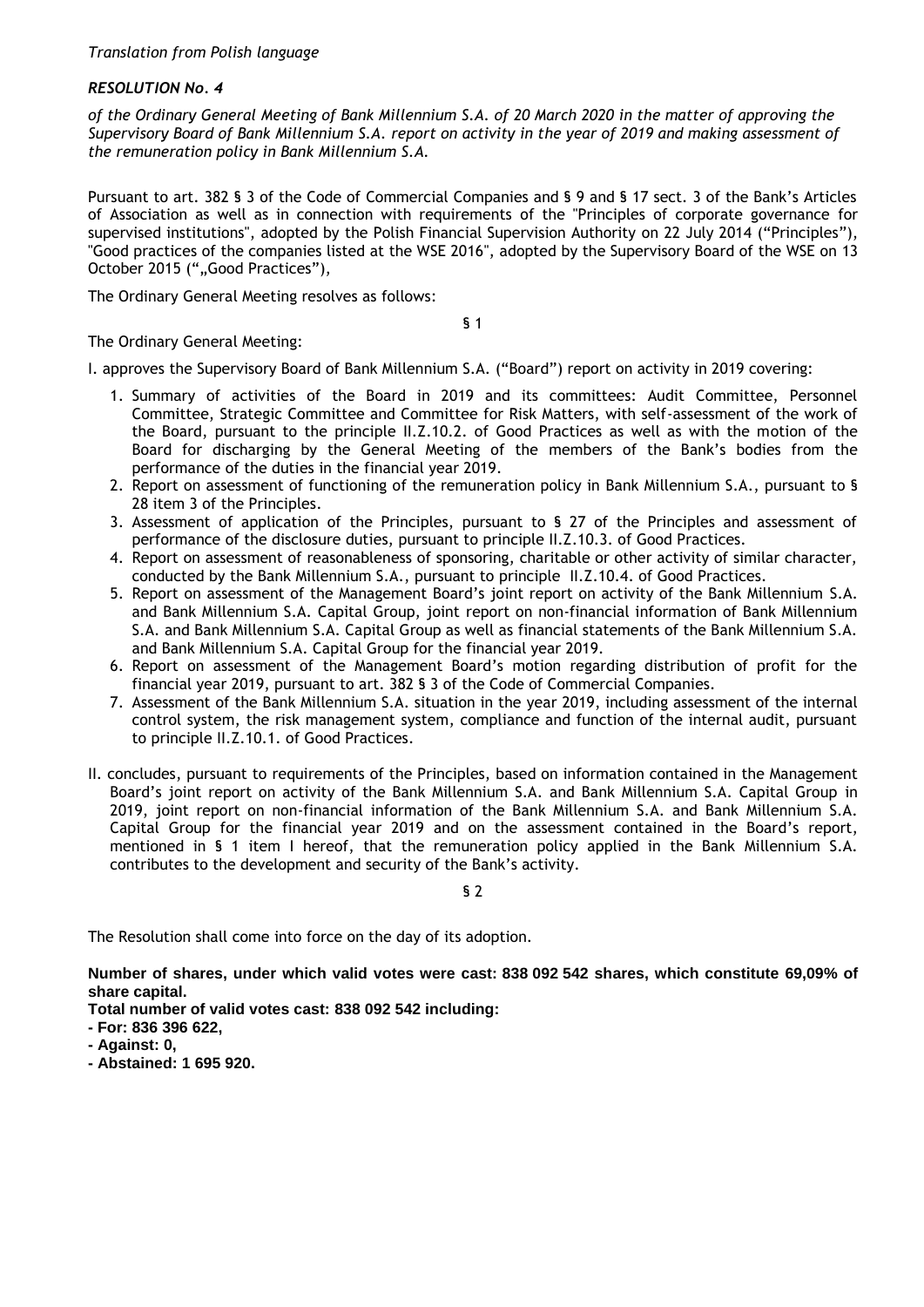## *RESOLUTION No. 5*

*of the Ordinary General Meeting of Bank Millennium S.A. of 20 March 2020 on distribution of profit for the financial year 2019*

Pursuant to art. 395 § 2 item 2 and art. 347 of the Code of Commercial Companies and § 8 sect. 1 item 2, § 36 and § 37 of the Bank's Articles of Association, the Ordinary General Meeting resolves as follows:

- 1. To distribute net profit of Bank Millennium S.A. for the financial year ending on 31 December 2019 amounting to PLN 600 682 646,95 and allocate it for:
	- covering in the amount of PLN 39 956 686,13 the effect of settlement of the merger with Euro Bank S.A. in the books of Bank Millennium S.A.;
	- and the remaining amount of PLN 560 725 960.82 shall be entirely allocated to reserve capital.
- 2. The Resolution shall come into force on the day of its adoption.

**Number of shares, under which valid votes were cast: 838 092 542 shares, which constitute 69,09% of share capital.**

**Total number of valid votes cast: 838 092 542 including:**

- **- For: 838 092 542,**
- **- Against: 0,**
- **- Abstained: 0.**

# *Translation from Polish language*

## *RESOLUTION No. 6*

*of the Ordinary General Meeting of Bank Millennium S.A. of 20 March 2020 in the matter of discharging Mr Joao Nuno Lima Bras Jorge - Chairman of the Management Board of Bank Millennium S.A. from the performance of the duties in the financial year 2019*

Pursuant to art. 393 item 1, art. 395 § 2 item 3 of the Code of Commercial Companies and § 8 section 1 item 3 of the Bank's Articles of Association, the Ordinary General Meeting discharges Mr Joao Nuno Lima Bras Jorge - Chairman of the Management Board of Bank Millennium S.A. from the performance of the duties for the period from 1.01.2019 to 31.12.2019.

**Number of shares, under which valid votes were cast: 837 974 048 shares, which constitute 69,08% of share capital.**

**Total number of valid votes cast: 837 974 048 including:**

**- For: 833 143 417,**

**- Against: 3 134 711,**

**- Abstained: 1 695 920.**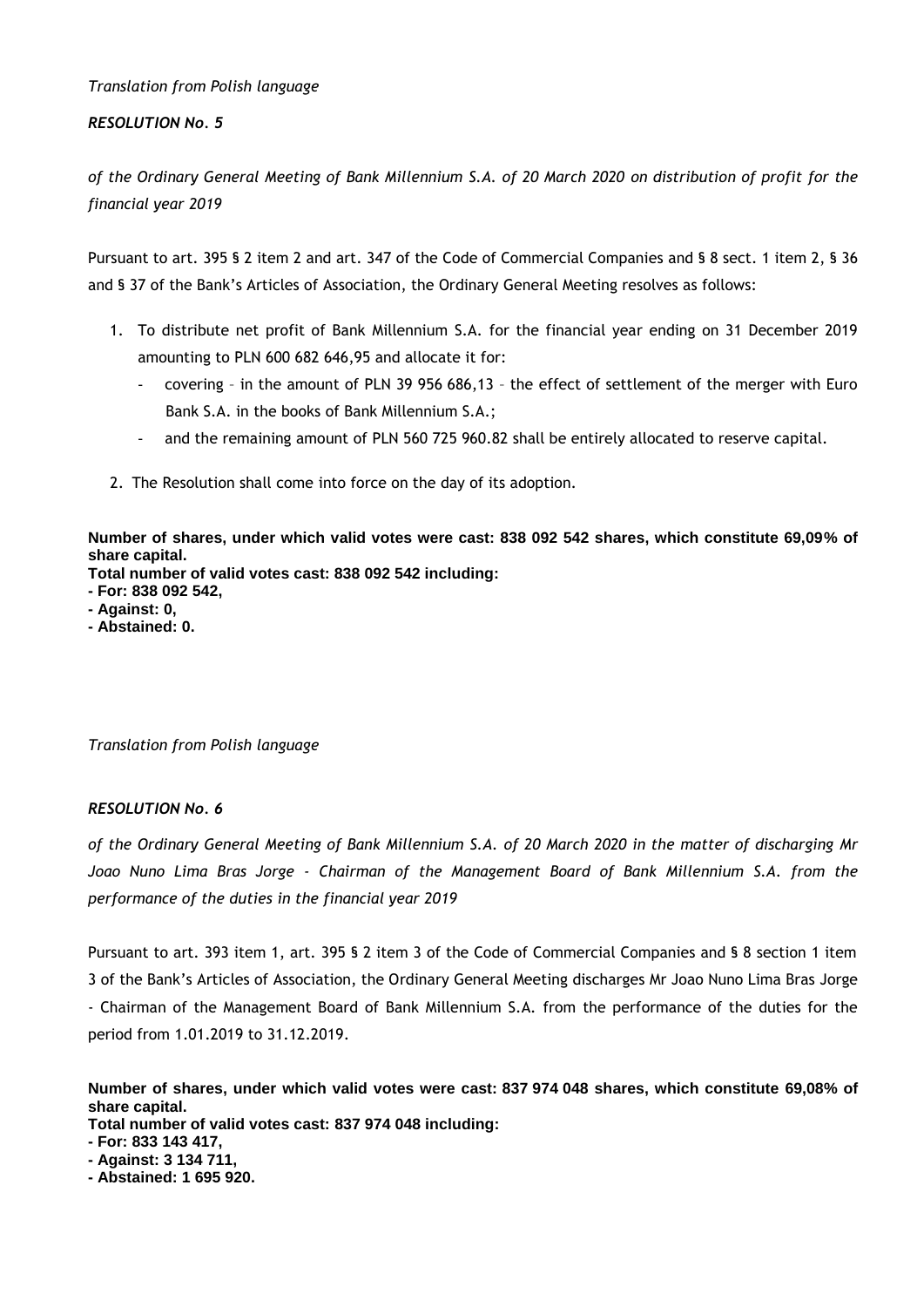## *RESOLUTION No. 7*

*of the Ordinary General Meeting of Bank Millennium S.A. of 20 March 2020 in the matter of discharging Mr Fernando Maria Cardoso Rodrigues Bicho – Deputy Chairman of the Management Board of Bank Millennium S.A. from the performance of the duties in the financial year 2019*

Pursuant to art. 393 item 1, art. 395 § 2 item 3 of the Code of Commercial Companies and § 8 section 1 item 3 of the Bank's Articles of Association, the Ordinary General Meeting discharges Mr Fernando Maria Cardoso Rodrigues Bicho – Deputy Chairman of the Management Board of Bank Millennium S.A. from the performance of the duties for the period from 1.01.2019 to 31.12.2019.

**Number of shares, under which valid votes were cast: 838 085 048 shares, which constitute 69,09% of share capital.**

**Total number of valid votes cast: 838 085 048 including:**

- **- For: 833 254 417,**
- **- Against: 3 134 711,**
- **- Abstained: 1 695 920.**

*Translation from Polish language* 

#### *RESOLUTION No. 8*

*of the Ordinary General Meeting of Bank Millennium S.A. of 20 March 2020 in the matter of discharging Mr Wojciech Haase – Member of the Management Board of Bank Millennium S.A. from the performance of the duties in the financial year 2019*

Pursuant to art. 393 item 1, art. 395 § 2 item 3 of the Code of Commercial Companies and § 8 section 1 item 3 of the Bank's Articles of Association, the Ordinary General Meeting discharges Mr Wojciech Haase – Member of the Management Board of Bank Millennium S.A. from the performance of the duties for the period from 1.01.2019 to 31.12.2019.

**Number of shares, under which valid votes were cast: 838 085 048 shares, which constitute 69,09% of share capital.**

- **- For: 833 254 417,**
- **- Against: 3 134 711,**
- **- Abstained: 1 695 920.**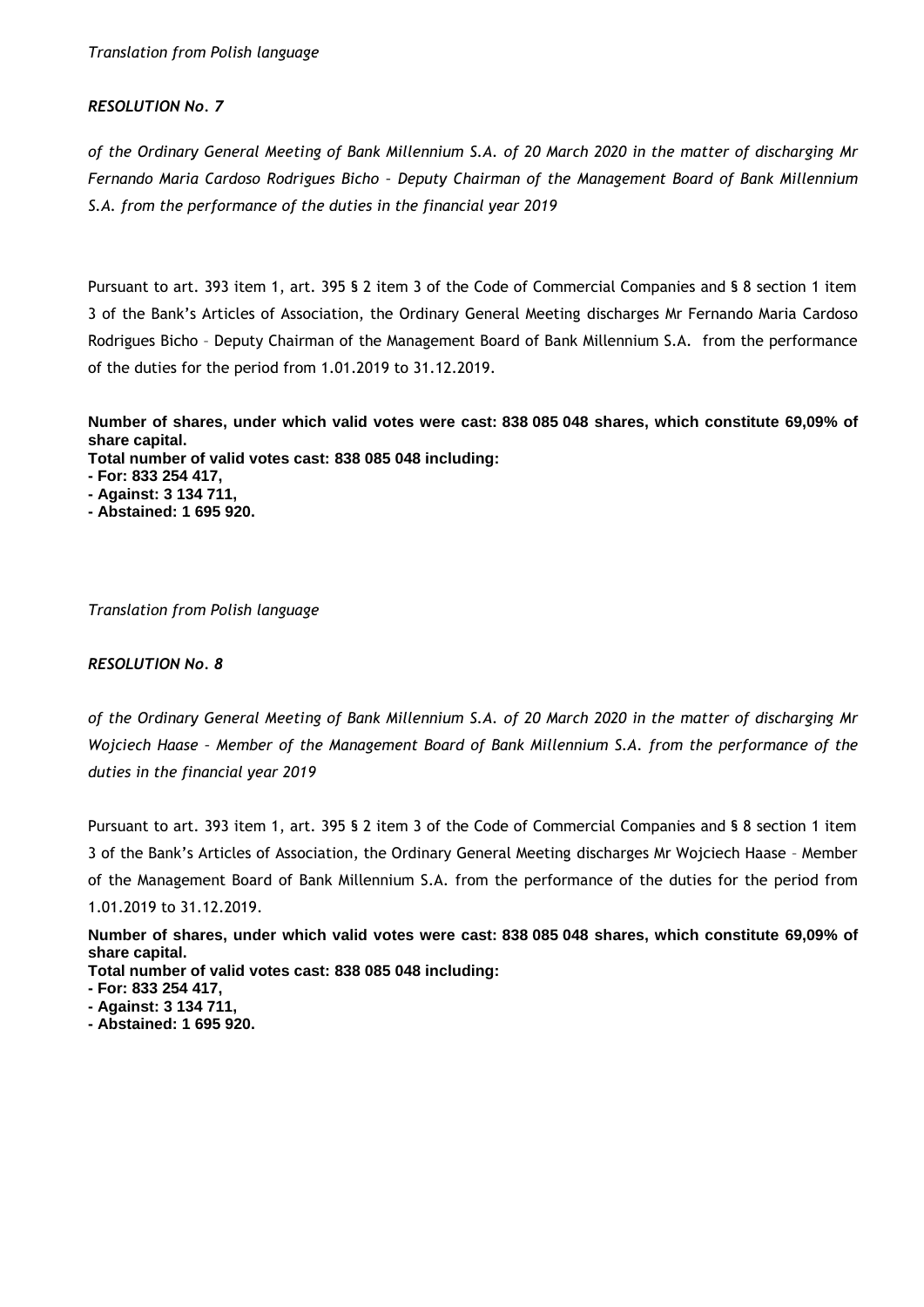## *RESOLUTION No. 9*

*of the Ordinary General Meeting of Bank Millennium S.A. of 20 March 2020 in the matter of discharging Mr Andrzej Gliński – Member of the Management Board of Bank Millennium S.A. from the performance of the duties in the financial year 2019*

Pursuant to art. 393 item 1, art. 395 § 2 item 3 of the Code of Commercial Companies and § 8 section 1 item 3 of the Bank's Articles of Association, the Ordinary General Meeting discharges Mr Andrzej Gliński – Member of the Management Board of Bank Millennium S.A. from the performance of the duties for the period from 1.01.2019 to 31.12.2019.

**Number of shares, under which valid votes were cast: 838 085 048 shares, which constitute 69,09% of share capital. Total number of valid votes cast: 838 085 048 including:**

- **- For: 833 254 417,**
- **- Against: 3 134 711,**
- **- Abstained: 1 695 920.**

## *Translation from Polish language*

#### *RESOLUTION No. 10*

*of the Ordinary General Meeting of Bank Millennium S.A. of 20 March 2020 in the matter of discharging Mr Wojciech Rybak – Member of the Management Board of Bank Millennium S.A. from the performance of the duties in the financial year 2019*

Pursuant to art. 393 item 1, art. 395 § 2 item 3 of the Code of Commercial Companies and § 8 section 1 item 3 of the Bank's Articles of Association, the Ordinary General Meeting discharges Mr Wojciech Rybak – Member of the Management Board of Bank Millennium S.A. from the performance of the duties for the period from 1.01.2019 to 31.12.2019.

**Number of shares, under which valid votes were cast: 838 085 048 shares, which constitute 69,09% of share capital.**

- **- For: 833 254 417,**
- **- Against: 3 134 711,**
- **- Abstained: 1 695 920.**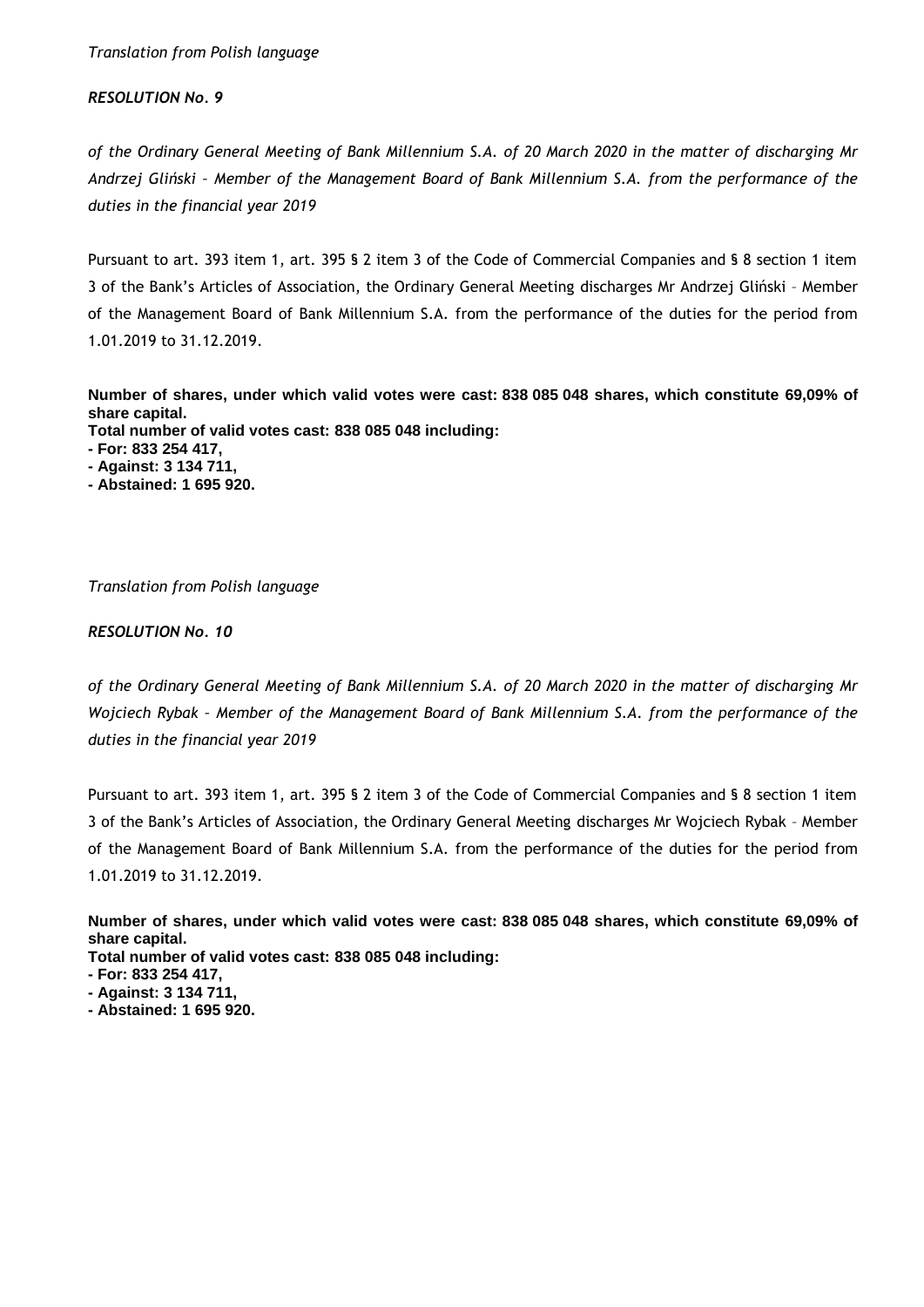## *RESOLUTION No. 11*

*of the Ordinary General Meeting of Bank Millennium S.A. of 20 March 2020 in the matter of discharging Mr Antonio Ferreira Pinto Junior – Member of the Management Board of Bank Millennium S.A. from the performance of the duties in the financial year 2019*

Pursuant to art. 393 item 1, art. 395 § 2 item 3 of the Code of Commercial Companies and § 8 section 1 item 3 of the Bank's Articles of Association, the Ordinary General Meeting discharges Mr Antonio Ferreira Pinto Junior – Member of the Management Board of Bank Millennium S.A. from the performance of the duties for the period from 1.01.2019 to 31.12.2019.

**Number of shares, under which valid votes were cast: 838 085 048 shares, which constitute 69,09% of share capital. Total number of valid votes cast: 838 085 048 including:**

- **- For: 833 254 417,**
- **- Against: 3 134 711,**
- **- Abstained: 1 695 920.**

*Translation from Polish language* 

## *RESOLUTION No. 12*

*of the Ordinary General Meeting of Bank Millennium S.A. of 20 March 2020 in the matter of discharging Mr Jarosław Hermann – Member of the Management Board of Bank Millennium S.A. from the performance of the duties in the financial year 2019*

Pursuant to art. 393 item 1, art. 395 § 2 item 3 of the Code of Commercial Companies and § 8 section 1 item 3 of the Bank's Articles of Association, the Ordinary General Meeting discharges Mr Jarosław Hermann – Member of the Management Board of Bank Millennium S.A. from the performance of the duties for the period from 1.01.2019 to 31.12.2019.

**Number of shares, under which valid votes were cast: 838 085 048 shares, which constitute 69,09% of share capital.**

- **- For: 833 254 417,**
- **- Against: 3 134 711,**
- **- Abstained: 1 695 920.**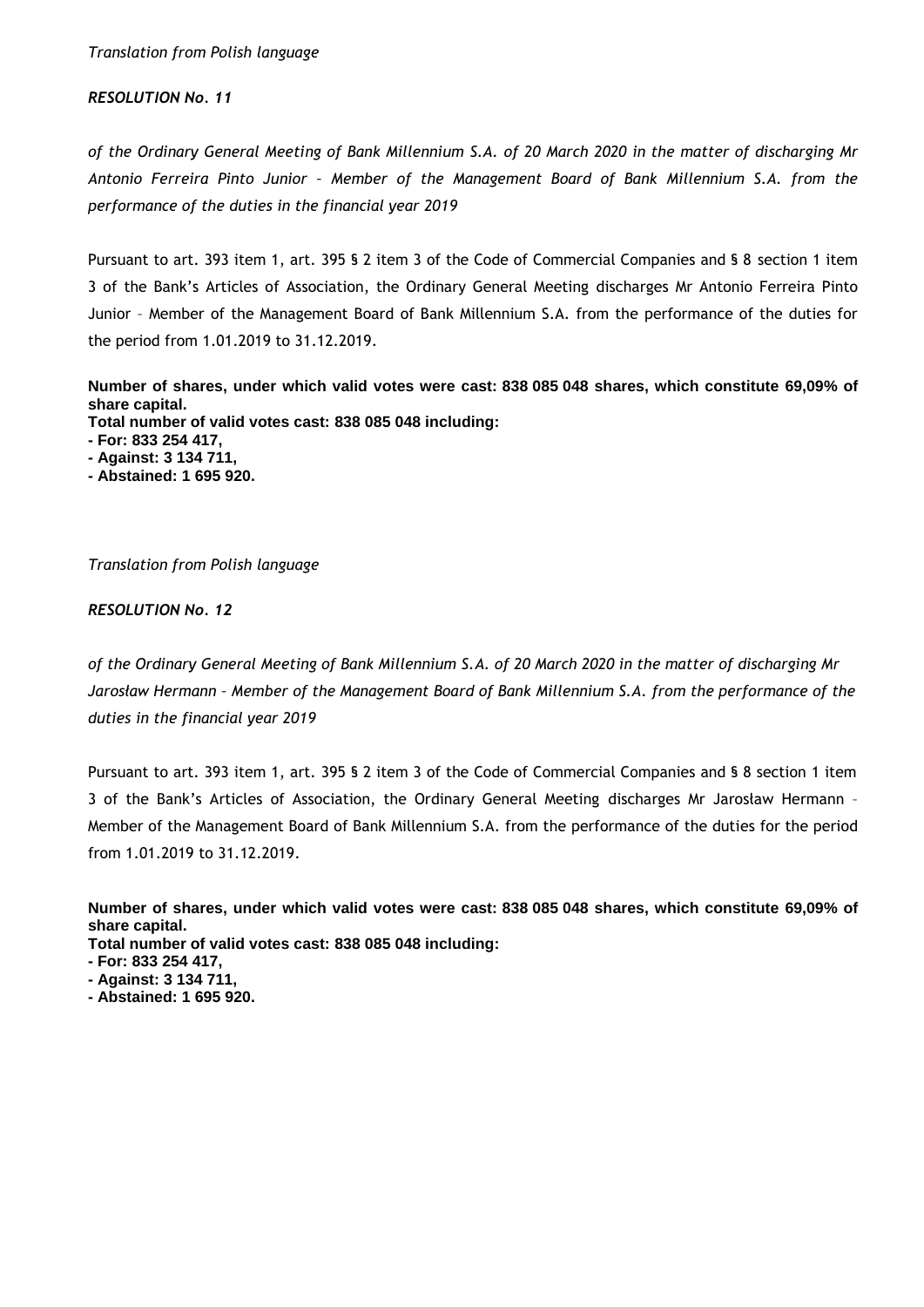## *RESOLUTION No. 13*

*of the Ordinary General Meeting of Bank Millennium S.A. of 20 March 2020 in the matter of discharging Mr Bogusław Kott - Chairman of the Supervisory Board of Bank Millennium S.A. from the performance of the duties in the financial year 2019*

Pursuant to art. 393 item 1, art. 395 § 2 item 3 of the Code of Commercial Companies and § 8 section 1 item 3 of the Bank's Articles of Association, the Ordinary General Meeting discharges Mr Bogusław Kott - Chairman of the Supervisory Board of Bank Millennium S.A. from the performance of the duties for the period from 1.01.2019 to 31.12.2019.

**Number of shares, under which valid votes were cast: 838 085 048 shares, which constitute 69,09% of share capital.**

**Total number of valid votes cast: 838 085 048 including:**

- **- For: 833 254 417,**
- **- Against: 3 134 711,**
- **- Abstained: 1 695 920.**

*Translation from Polish language* 

## *RESOLUTION No. 14*

*of the Ordinary General Meeting of Bank Millennium S.A. of 20 March 2020 in the matter of discharging Mr Nuno Manuel da Silva Amado – Deputy Chairman of the Supervisory Board of Bank Millennium S.A. from the performance of the duties in the financial year 2019*

Pursuant to art. 393 item 1, art. 395 § 2 item 3 of the Code of Commercial Companies and § 8 section 1 item 3 of the Bank's Articles of Association, the Ordinary General Meeting discharges Mr Nuno Manuel da Silva Amado – Deputy Chairman of the Supervisory Board of Bank Millennium S.A. from the performance of the duties for the period from 1.01.2019 to 31.12.2019.

**Number of shares, under which valid votes were cast: 838 085 048 shares, which constitute 69,09% of share capital.**

- **Total number of valid votes cast: 838 085 048 including:**
- **- For: 833 254 417,**
- **- Against: 3 134 711,**
- **- Abstained: 1 695 920.**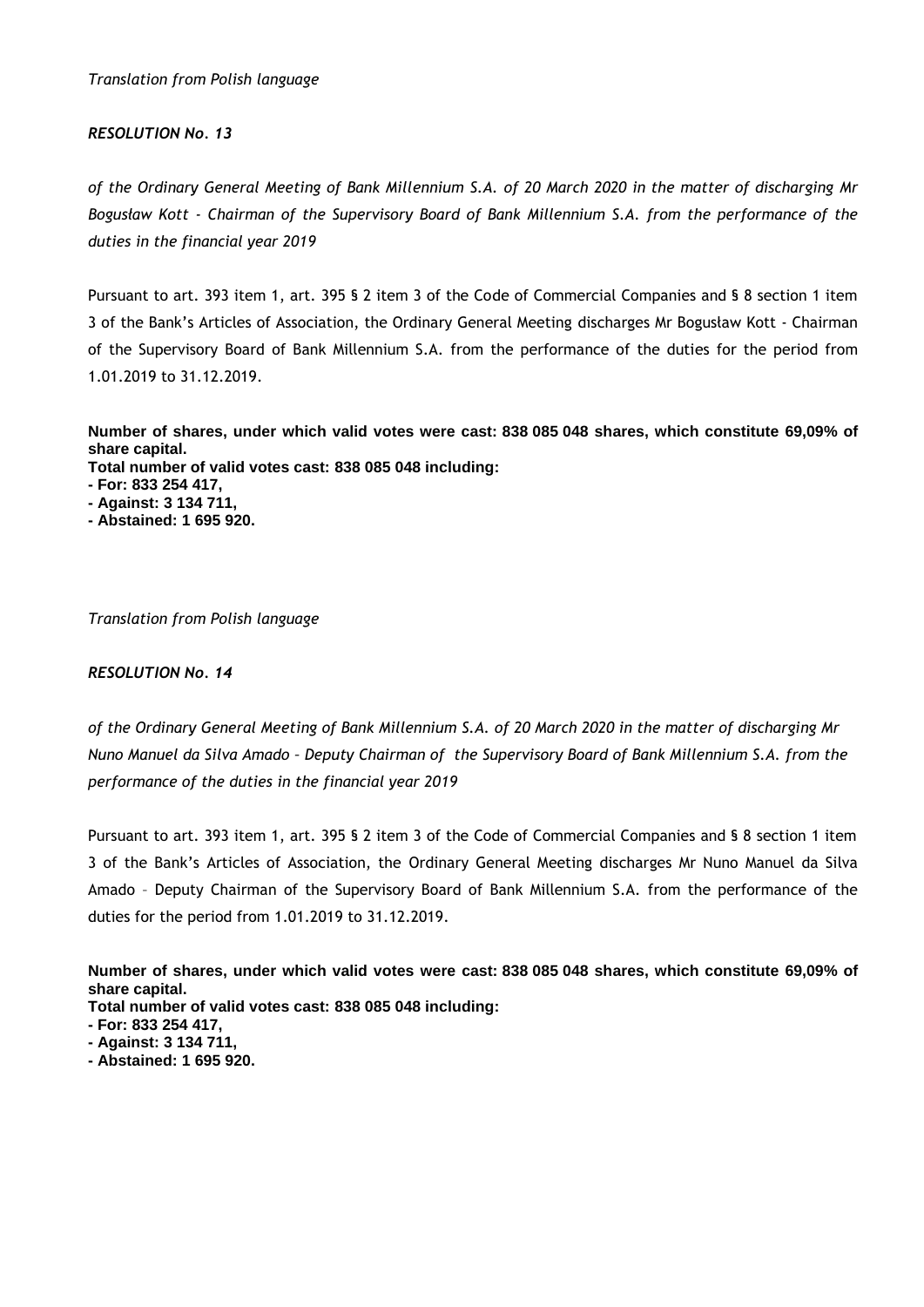## *RESOLUTION No. 15*

*of the Ordinary General Meeting of Bank Millennium S.A. of 20 March 2020 in the matter of discharging Mr Dariusz Rosati – Deputy Chairman and Secretary of the Supervisory Board of Bank Millennium S.A. from the performance of the duties in the financial year 2019*

Pursuant to art. 393 item 1, art. 395 § 2 item 3 of the Code of Commercial Companies and § 8 section 1 item 3 of the Bank's Articles of Association, the Ordinary General Meeting discharges Mr Dariusz Rosati – Deputy Chairman and Secretary of the Supervisory Board of Bank Millennium S.A. from the performance of the duties for the period from 1.01.2019 to 31.12.2019.

**Number of shares, under which valid votes were cast: 838 085 048 shares, which constitute 69,09% of share capital. Total number of valid votes cast: 838 085 048 including:**

- **- For: 833 254 417,**
- **- Against: 3 134 711, - Abstained: 1 695 920.**
- 

*Translation from Polish language* 

## *RESOLUTION No. 16*

*of the Ordinary General Meeting of Bank Millennium S.A. of 20 March 2020 in the matter of discharging Mr Miguel de Campos Pereira de Bragança – Member of the Supervisory Board of Bank Millennium S.A. from the performance of the duties in the financial year 2019*

Pursuant to art. 393 item 1, art. 395 § 2 item 3 of the Code of Commercial Companies and § 8 section 1 item 3 of the Bank's Articles of Association, the Ordinary General Meeting discharges Mr Miguel de Campos Pereira de Bragança – Member of the Supervisory Board of Bank Millennium S.A. from the performance of the duties for the period from 1.01.2019 to 31.12.2019.

**Number of shares, under which valid votes were cast: 838 085 048 shares, which constitute 69,09% of share capital.**

- **- For: 833 254 417,**
- **- Against: 3 134 711,**
- **- Abstained: 1 695 920.**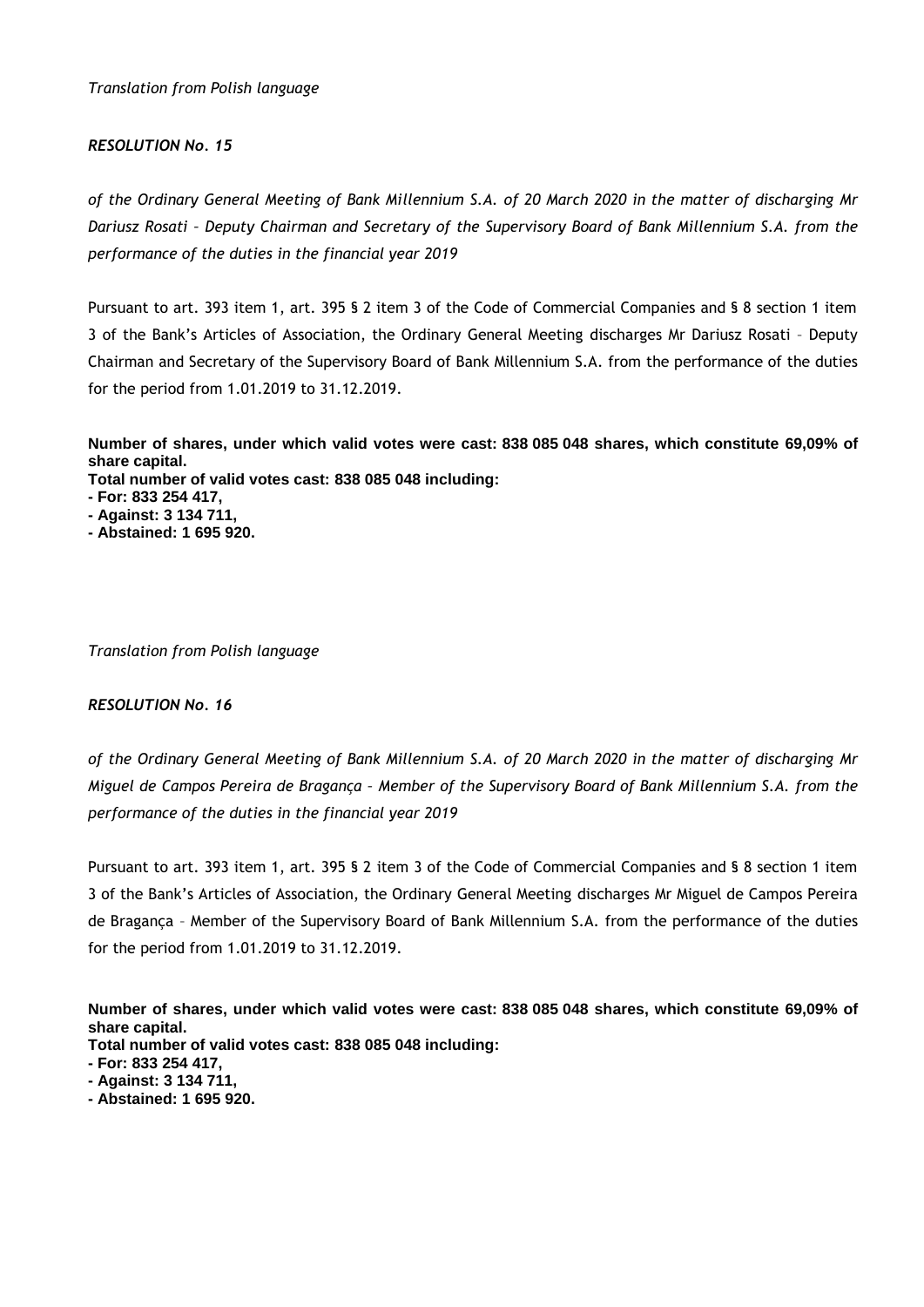#### *RESOLUTION No. 17*

*of the Ordinary General Meeting of Bank Millennium S.A. of 20 March 2020 in the matter of discharging Ms Agnieszka Hryniewicz-Bieniek – Member of the Supervisory Board of Bank Millennium S.A. from the performance of the duties in the financial year 2019*

Pursuant to art. 393 item 1, art. 395 § 2 item 3 of the Code of Commercial Companies and § 8 section 1 item 3 of the Bank's Articles of Association, the Ordinary General Meeting discharges Ms Agnieszka Hryniewicz-Bieniek – Member of the Supervisory Board of Bank Millennium S.A. from the performance of the duties for the period from 1.01.2019 to 31.12.2019.

**Number of shares, under which valid votes were cast: 838 085 048 shares, which constitute 69,09% of share capital.**

**Total number of valid votes cast: 838 085 048 including:**

- **- For: 833 254 417,**
- **- Against: 3 134 711,**
- **- Abstained: 1 695 920.**

*Translation from Polish language* 

#### *RESOLUTION No. 18*

*of the Ordinary General Meeting of Bank Millennium S.A. of 20 March 2020 in the matter of discharging Ms Anna Jakubowski – Member of the Supervisory Board of Bank Millennium S.A. from the performance of the duties in the financial year 2019*

Pursuant to art. 393 item 1, art. 395 § 2 item 3 of the Code of Commercial Companies and § 8 section 1 item 3 of the Bank's Articles of Association, the Ordinary General Meeting discharges Ms Anna Jakubowski – Member of the Supervisory Board of Bank Millennium S.A. from the performance of the duties for the period from 1.01.2019 to 31.12.2019.

**Number of shares, under which valid votes were cast: 838 085 048 shares, which constitute 69,09% of share capital.**

- **Total number of valid votes cast: 838 085 048 including:**
- **- For: 833 254 417,**
- **- Against: 3 134 711,**
- **- Abstained: 1 695 920.**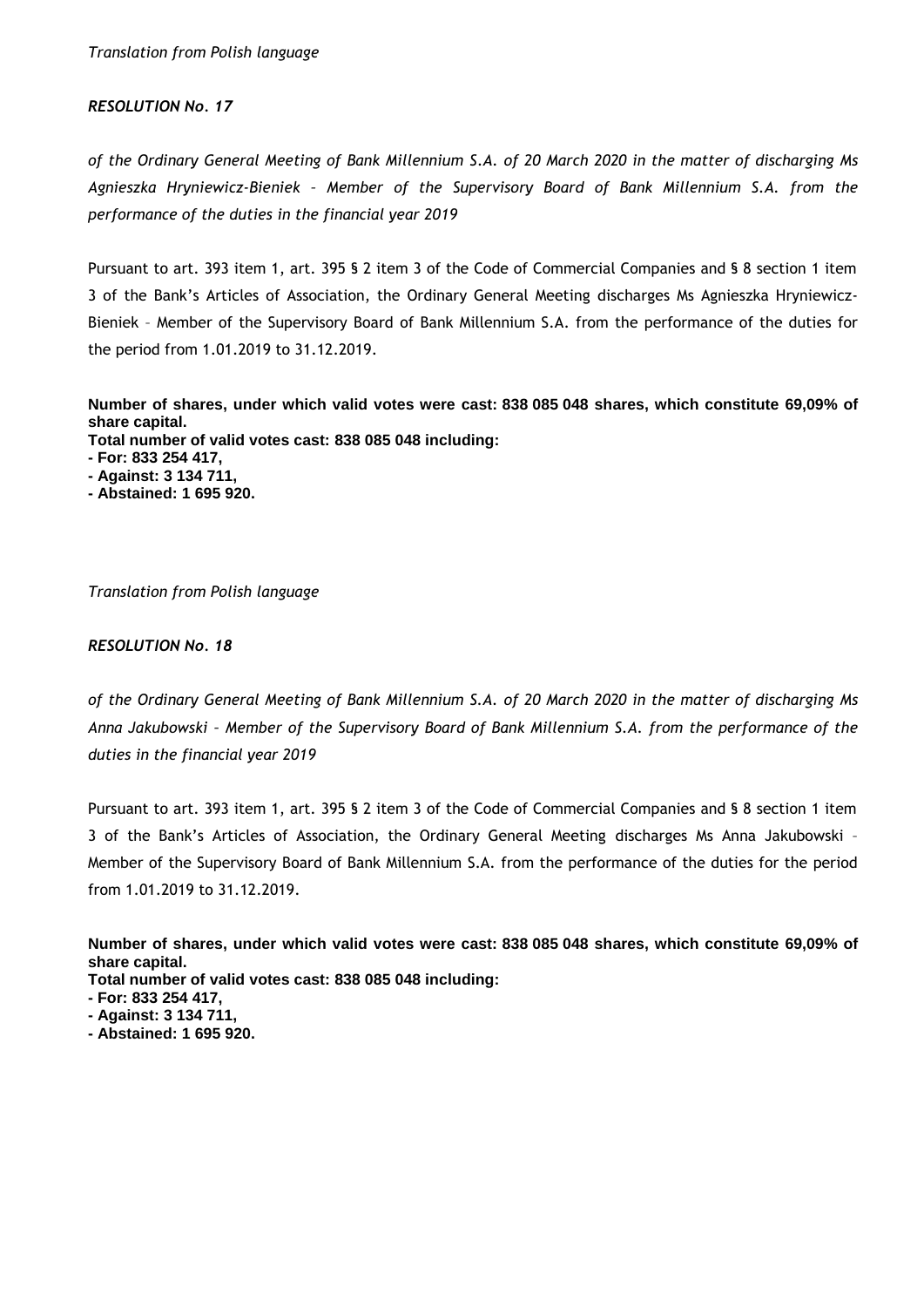*of the Ordinary General Meeting of Bank Millennium S.A. of 20 March 2020 in the matter of discharging Mr Grzegorz Jędrys – Member of the Supervisory Board of Bank Millennium S.A. from the performance of the duties in the financial year 2019*

Pursuant to art. 393 item 1, art. 395 § 2 item 3 of the Code of Commercial Companies and § 8 section 1 item 3 of the Bank's Articles of Association, the Ordinary General Meeting discharges Mr Grzegorz Jędrys – Member of the Supervisory Board of Bank Millennium S.A. from the performance of the duties for the period from 1.01.2019 to 31.12.2019.

**Number of shares, under which valid votes were cast: 838 085 048 shares, which constitute 69,09% of share capital.**

**Total number of valid votes cast: 838 085 048 including:**

**- For: 833 254 417,**

- **- Against: 3 134 711,**
- **- Abstained: 1 695 920.**

*Translation from Polish language* 

#### *RESOLUTION No. 20*

*of the Ordinary General Meeting of Bank Millennium S.A. of 20 March 2020 in the matter of discharging Mr Andrzej Koźmiński – Member of the Supervisory Board of Bank Millennium S.A. from the performance of the duties in the financial year 2019*

Pursuant to art. 393 item 1, art. 395 § 2 item 3 of the Code of Commercial Companies and § 8 section 1 item 3 of the Bank's Articles of Association, the Ordinary General Meeting discharges Mr Andrzej Koźmiński – Member of the Supervisory Board of Bank Millennium S.A. from the performance of the duties for the period from 1.01.2019 to 31.12.2019.

**Number of shares, under which valid votes were cast: 838 085 048 shares, which constitute 69,09% of share capital.**

- **- Against: 3 134 711,**
- **- Abstained: 1 695 920.**

**<sup>-</sup> For: 833 254 417,**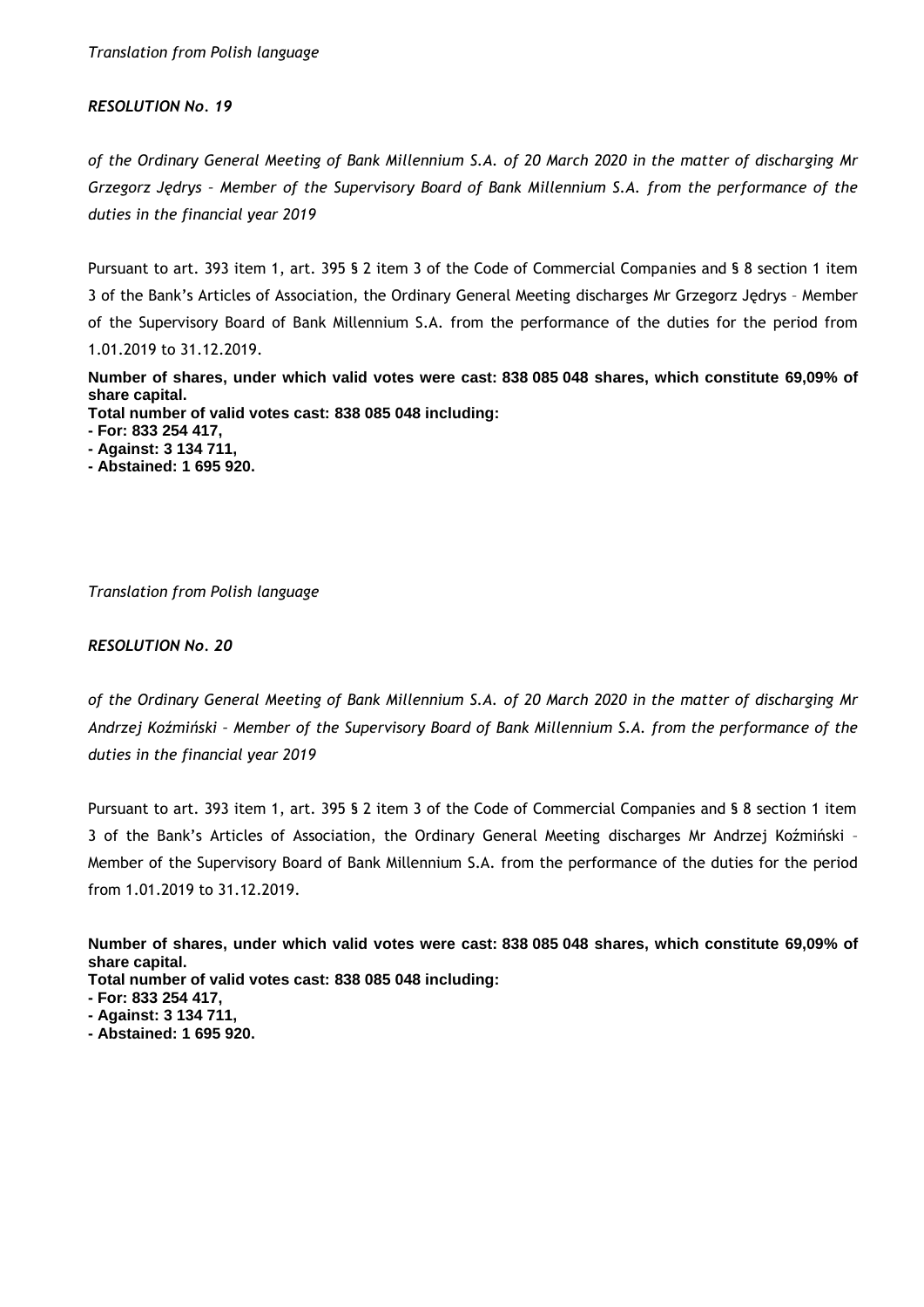*of the Ordinary General Meeting of Bank Millennium S.A. of 20 March 2020 in the matter of discharging Mr Alojzy Nowak – Member of the Supervisory Board of Bank Millennium S.A. from the performance of the duties in the financial year 2019*

Pursuant to art. 393 item 1, art. 395 § 2 item 3 of the Code of Commercial Companies and § 8 section 1 item 3 of the Bank's Articles of Association, the Ordinary General Meeting discharges Mr Alojzy Nowak – Member of the Supervisory Board of Bank Millennium S.A. from the performance of the duties for the period from 1.01.2019 to 31.12.2019.

**Number of shares, under which valid votes were cast: 838 085 048 shares, which constitute 69,09% of share capital.**

**Total number of valid votes cast: 838 085 048 including:**

**- For: 833 254 417,**

- **- Against: 3 134 711,**
- **- Abstained: 1 695 920.**

*Translation from Polish language* 

#### *RESOLUTION No. 22*

*of the Ordinary General Meeting of Bank Millennium S.A. of 20 March 2020 in the matter of discharging Mr Jose Miguel Bensliman Schorcht da Silva Pessanha – Member of the Supervisory Board of Bank Millennium S.A. from the performance of the duties in the financial year 2019*

Pursuant to art. 393 item 1, art. 395 § 2 item 3 of the Code of Commercial Companies and § 8 section 1 item 3 of the Bank's Articles of Association, the Ordinary General Meeting discharges Mr Jose Miguel Bensliman Schorcht da Silva Pessanha – Member of the Supervisory Board of Bank Millennium S.A. from the performance of the duties for the period from 1.01.2019 to 31.12.2019.

**Number of shares, under which valid votes were cast: 838 085 048 shares, which constitute 69,09% of share capital.**

**Total number of valid votes cast: 838 085 048 including:**

**- For: 833 254 417,**

**- Against: 3 134 711,**

**- Abstained: 1 695 920.**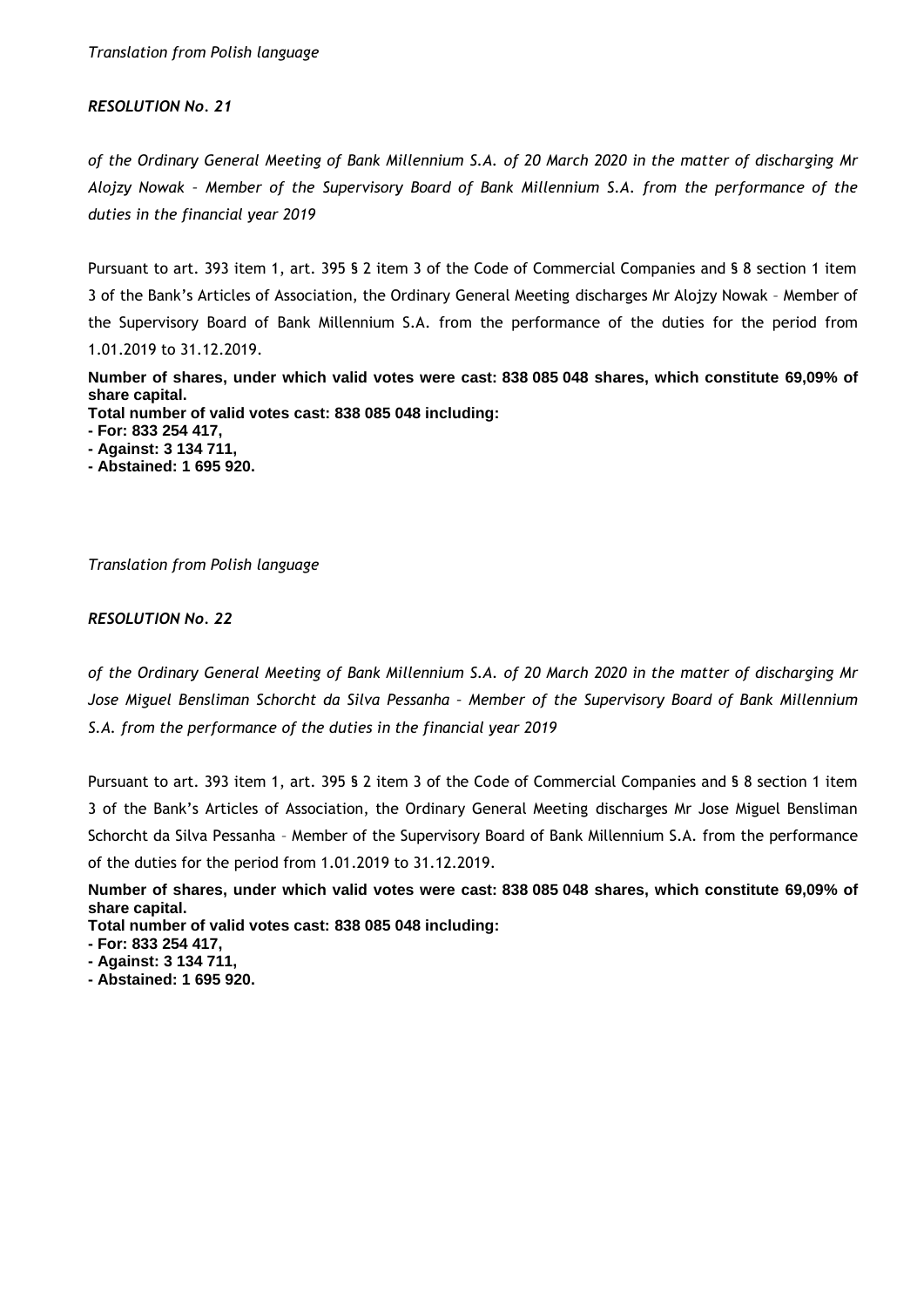## *RESOLUTION No. 23*

*of the Ordinary General Meeting of Bank Millennium S.A. of 20 March 2020 in the matter of discharging Mr Miguel Maya Dias Pinheiro – Member of the Supervisory Board of Bank Millennium S.A. from the performance of the duties in the financial year 2019*

Pursuant to art. 393 item 1, art. 395 § 2 item 3 of the Code of Commercial Companies and § 8 section 1 item 3 of the Bank's Articles of Association, the Ordinary General Meeting discharges Mr Miguel Maya Dias Pinheiro – Member of the Supervisory Board of Bank Millennium S.A. from the performance of the duties for the period from 1.01.2019 to 31.12.2019.

**Number of shares, under which valid votes were cast: 838 085 048 shares, which constitute 69,09% of share capital.**

**Total number of valid votes cast: 838 085 048 including:**

**- For: 833 254 417,**

- **- Against: 3 134 711,**
- **- Abstained: 1 695 920.**

*Translation from Polish language* 

#### *RESOLUTION No. 24*

*of the Ordinary General Meeting of Bank Millennium S.A. of 20 March 2020 in the matter of discharging Mr Lingjiang Xu – Member of the Supervisory Board of Bank Millennium S.A. from the performance of the duties in the financial year 2019*

Pursuant to art. 393 item 1, art. 395 § 2 item 3 of the Code of Commercial Companies and § 8 section 1 item 3 of the Bank's Articles of Association, the Ordinary General Meeting discharges Mr Lingjiang Xu – Member of the Supervisory Board of Bank Millennium S.A. from the performance of the duties for the period from 1.01.2019 to 31.12.2019.

**Number of shares, under which valid votes were cast: 838 085 048 shares, which constitute 69,09% of share capital.**

**Total number of valid votes cast: 838 085 048 including:**

**- For: 833 254 417,**

- **- Against: 3 134 711,**
- **- Abstained: 1 695 920.**